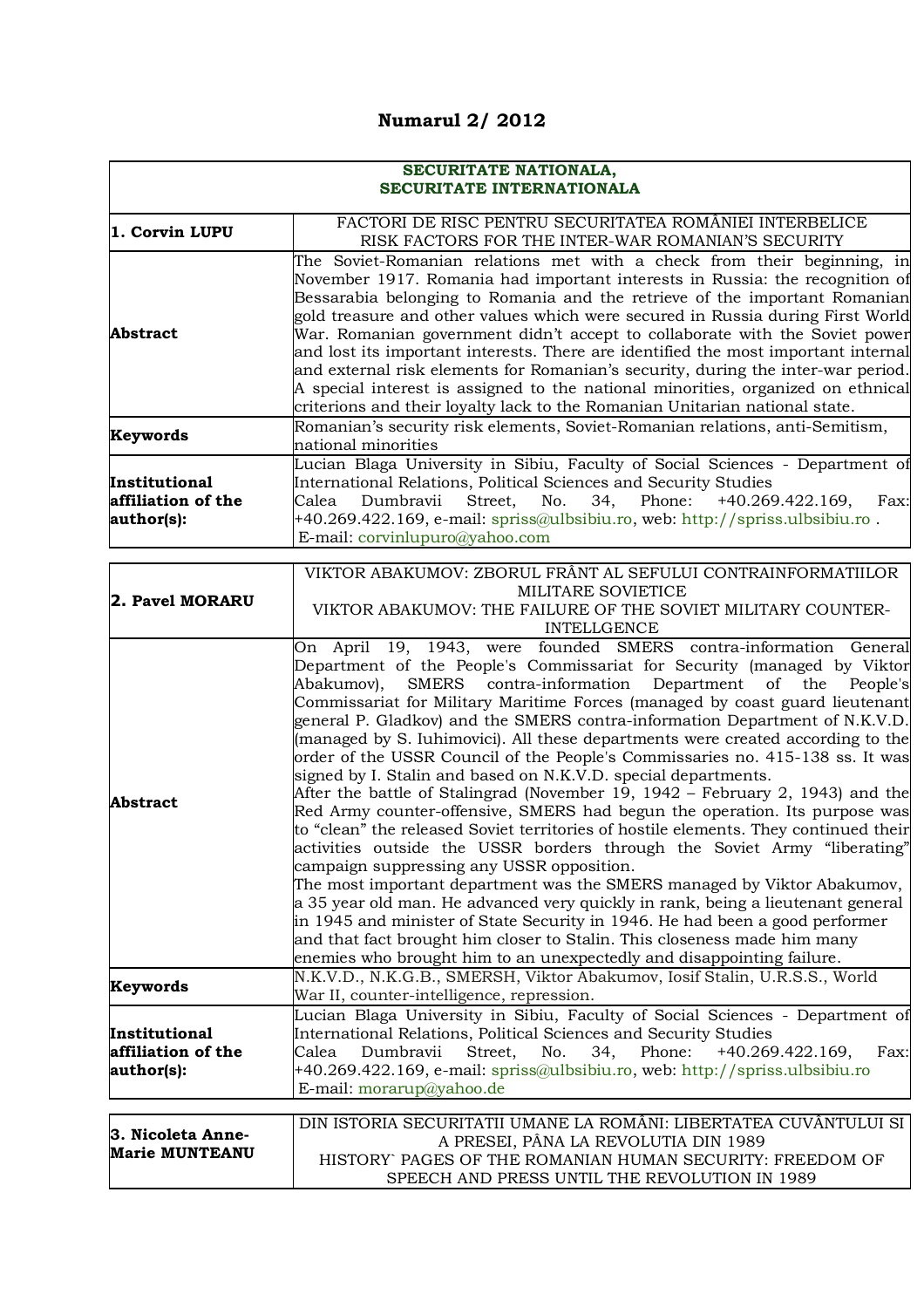| Abstract                                                 | In the last twenty years, the human security concept is more often used in<br>political discourse international and national. The connection between the<br>concept of human security and mass-media is a new one approach, especially<br>nationally. Moreover, the approach historically is almost nonexistent.<br>We consider that such a review is appropriate in order to a better understand,<br>timeliness and importance of the subject. To conduct this work, in addition to<br>criminal law, we used information from domains of legal sciences and mass<br>communication.<br>Our field of interest, rather broad information includes: aspects of human<br>security, history of law, constitutional law, human rights, ethics and<br>professional conduct of journalists, areas that can interface to grasp the<br>essential elements for carrying out this work. |
|----------------------------------------------------------|-----------------------------------------------------------------------------------------------------------------------------------------------------------------------------------------------------------------------------------------------------------------------------------------------------------------------------------------------------------------------------------------------------------------------------------------------------------------------------------------------------------------------------------------------------------------------------------------------------------------------------------------------------------------------------------------------------------------------------------------------------------------------------------------------------------------------------------------------------------------------------|
| Keywords                                                 | Human security, freedom of press, legislation                                                                                                                                                                                                                                                                                                                                                                                                                                                                                                                                                                                                                                                                                                                                                                                                                               |
| <b>Institutional</b><br>affiliation of the<br>author(s): | Lucian Blaga University in Sibiu, Faculty of Social Sciences - Department of<br>International Relations, Political Sciences and Security Studies<br>Calea Dumbravii Street, No. 34, Phone: +40.269.422.169,<br>Fax:<br>$+40.269.422.169$ , e-mail: spriss@ulbsibiu.ro, web: http://spriss.ulbsibiu.ro<br>E-mail: nicoleta.munteanu@ulbsibiu.ro                                                                                                                                                                                                                                                                                                                                                                                                                                                                                                                              |

## **ANALIZA DE SECURITATE**

| 4. Stelian<br>SCAUNAS <sup>1</sup> Alexandra<br>VLAD <sub>2</sub> | CÂTEVA ASPECTE CONCEPTUALE PRIVIND SANATATEA SI DREPTUL LA                          |
|-------------------------------------------------------------------|-------------------------------------------------------------------------------------|
|                                                                   | SANATATE CA FUNDAMENTE ALE SECURITATII UMANE                                        |
|                                                                   | SOME CONCEPTUAL ASPECTS CONCERNING THE HEALTH AND THE RIGHT                         |
|                                                                   | TO HEALTH AS A FOUNDATION OF HUMAN SECURITY                                         |
|                                                                   | Human rights, such as the right to life, the right to physical and mental           |
|                                                                   | integrity, the right to freedom, the right to health, are indispensable for the     |
|                                                                   | complete development of human personality. For this consideration, we will try      |
|                                                                   | to analyze some important and decisive realities for human existence - health       |
|                                                                   | and right to health as foundations of human security. This is a reality often       |
|                                                                   | disturbed either by incompetent public officials or by pursuing of purposes         |
|                                                                   | which have no relation to such a sensitive subject for the survival of human        |
|                                                                   | species. Except the Constitution, which claims and guarantees the right to          |
|                                                                   | health care, enforcing the state to take measures to ensure hygiene and public      |
|                                                                   | health, no other law under the fundamental law, particularly in health area,        |
|                                                                   | reaffirms and promotes the fundamental right to health.                             |
| Abstract                                                          | Our purpose is not to analyze the Romanian health system reform, but to             |
|                                                                   | submit to the demands that Romania is bounded to respect, following its             |
|                                                                   | international commitments, hoping that responsible reform authorities will take     |
|                                                                   | this standards into consideration in the future. Some conceptual clarifications     |
|                                                                   | on health have a great interest, becaure are crucial for the understanding of the   |
|                                                                   | right to health as foundation of the human security. Without the right to health    |
|                                                                   | the free development of human personality becomes an abstract issue. We             |
|                                                                   | strongly believe that the right to life, the right to physical and mental integrity |
|                                                                   | and the right to health become by themselves the first foundations of a society     |
|                                                                   |                                                                                     |
|                                                                   | based on safety, balance and respect for human beings; without them, any            |
|                                                                   | debate on human security and its purpose is pointless and meaningless.              |
| Keywords                                                          | Human rights, human security, international law, health, public health, right to    |
|                                                                   | health, health system reform                                                        |
|                                                                   | 1. Lucian Blaga University in Sibiu, Faculty of Social Sciences - Department of     |
|                                                                   | International Relations, Political Sciences and Security Studies                    |
| Institutional                                                     | Fax:<br>Dumbravii<br>Street,<br>No.<br>34, Phone:<br>$+40.269.422.169,$<br>Calea    |
| affiliation of the                                                | +40.269.422.169, e-mail: spriss@ulbsibiu.ro, web: http://spriss.ulbsibiu.ro         |
| author(s):                                                        | 2. Romanian-German University of Sibiu, Faculty of Law.                             |
|                                                                   | 1 E-mail: scaunass@yahoo.com                                                        |
|                                                                   | 2 E-mail: alexandrascaunas@yahoo.com                                                |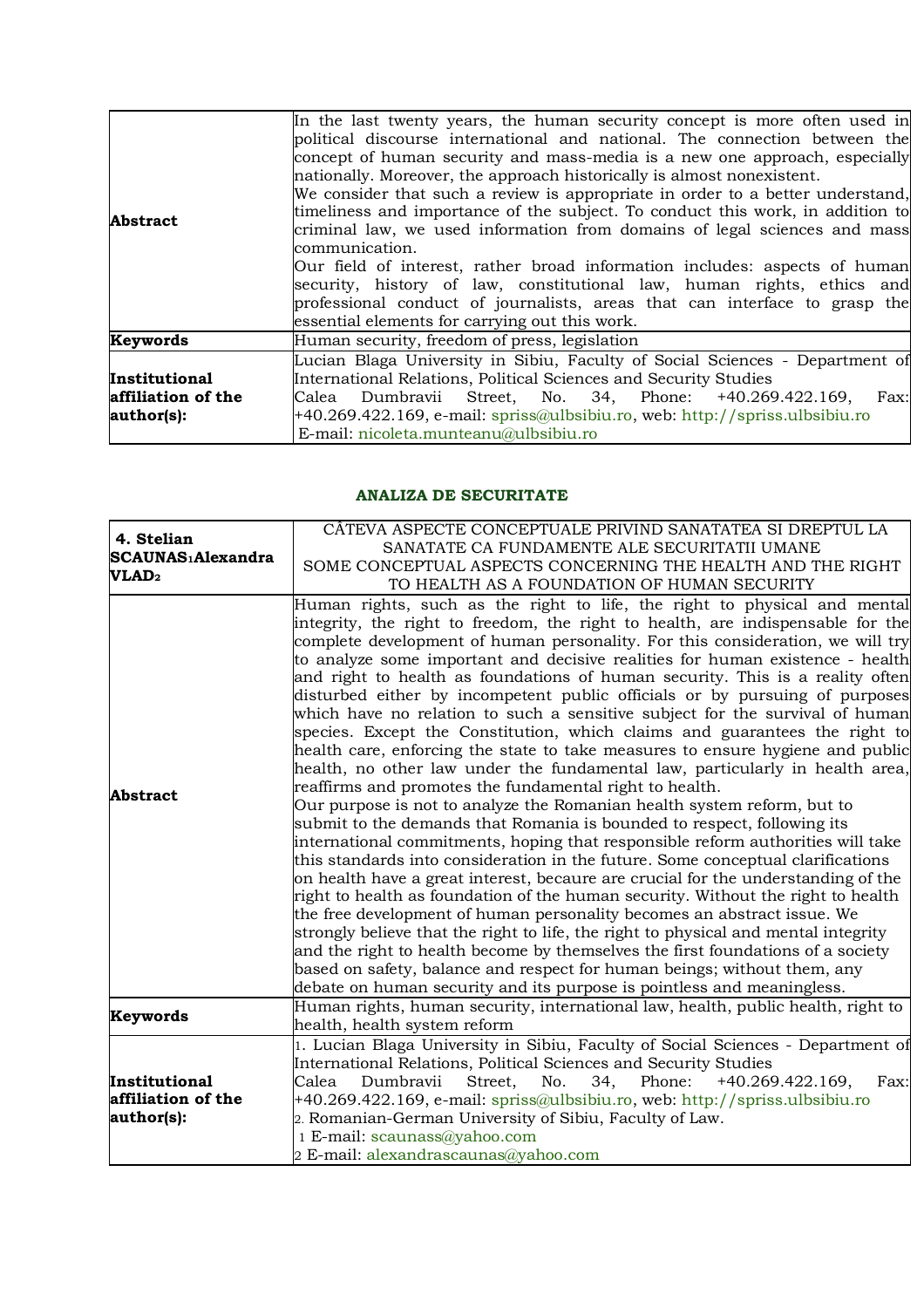|                                     | CADRUL INSTITUTIONAL AL ANALIZEI DE SECURITATE ÎN REPUBLICA                                                                                                           |
|-------------------------------------|-----------------------------------------------------------------------------------------------------------------------------------------------------------------------|
| 5. Eugen STRAUTIU                   | <b>MOLDOVA</b>                                                                                                                                                        |
|                                     | INSTITUTIONAL FRAME OF SECURITY ANALYSIS                                                                                                                              |
|                                     | IN THE REPUBLIC OF MOLDOVA                                                                                                                                            |
|                                     | issues was destined to become subject to reflection for Moldovan<br>Security                                                                                          |
|                                     | experts groups since the state constitution. Moldova's geopolitical position, atthe                                                                                   |
|                                     | confluence of democratic<br>Western influence and the bloc of Ukrainian<br>and                                                                                        |
|                                     | in the immediate vicinity of a Romanian<br>Russian interests,<br>state in which<br>Bessarabia was part of the historical era, incite serious debate on national and   |
|                                     | regional security.                                                                                                                                                    |
|                                     | Outbreak and perpetuation<br>of transnistrean conflict, as an<br>application                                                                                          |
|                                     | ofgeopolitical contradictions mentioned, required other theoretical approaches -                                                                                      |
|                                     | that private Think-tanks, Academic Institutes and Higher Education gave                                                                                               |
|                                     | themplenty for governments and civil society awareness.                                                                                                               |
|                                     | Then, problems arising from internal organized<br>crime, economic damage,                                                                                             |
|                                     | weakness of governance, put Moldovan society face to other themes of                                                                                                  |
| Abstract                            | reflection, addressed by scientific research projects.                                                                                                                |
|                                     | Of<br>course, security paradigm was<br>not used explicitly in<br>the<br>all                                                                                           |
|                                     | terminology is present<br>analyzesmentioned topics. But the<br>in almost                                                                                              |
|                                     | all theoreticalarsenal of analytical approaches, where abound concepts like risk,<br>vulnerability, threat, security environment, security solutions.                 |
|                                     | Implicitly or explicitly, security is the criterion most internal or international                                                                                    |
|                                     | analytical approaches, as the international security, national security, political                                                                                    |
|                                     | security, economic security, energy security, food security, etc.                                                                                                     |
|                                     | The conclusion of our study indicate a greater advance                                                                                                                |
|                                     | of security analysis(content, methodology, application) compared with the                                                                                             |
|                                     | institutional structurethat supports research. Hosting                                                                                                                |
|                                     | security analysis by specialized institutions andpublications from                                                                                                    |
|                                     | Romania replaces significantly the organizational deficit in Moldova.                                                                                                 |
| Keywords                            | Think-tank, security, defense, strategies, foreign policy                                                                                                             |
|                                     | Lucian Blaga University in Sibiu, Faculty of Social Sciences - Department of                                                                                          |
| Institutional<br>affiliation of the | International Relations, Political Sciences and Security Studies<br>Dumbravii<br>Street,<br>34, Phone:<br>$+40.269.422.169,$<br>Calea<br>No.<br>Fax:                  |
| author(s):                          | +40.269.422.169, e-mail: spriss@ulbsibiu.ro, web: http://spriss.ulbsibiu.ro.                                                                                          |
|                                     | E-mail: eugen.strautiu@ulbsibiu.ro                                                                                                                                    |
|                                     |                                                                                                                                                                       |
| 6. Ionel NITU1                      |                                                                                                                                                                       |
|                                     | ANALIZA SI MANAGEMENTUL RISCULUI ÎN SERVICIILE DE INFORMATII.                                                                                                         |
|                                     | STUDIU DE CAZ: SERVICIUL ROMÂN DE INFORMATII                                                                                                                          |
| Iulian DICULESCU-                   | SECURITY RISK ANALYSIS AND MANAGEMENT IN THE ROMANIAN                                                                                                                 |
| <b>BLEBEA2</b>                      | INTELLIGENCE SERVICE (SRI)                                                                                                                                            |
|                                     |                                                                                                                                                                       |
|                                     | Management, this paper offers an analytical toolkit and an institutional                                                                                              |
|                                     | perspective.                                                                                                                                                          |
|                                     | We have tried to translate the risk theories into the particularities of the security                                                                                 |
|                                     | systems and especially into the particularities of the intelligence services. Where<br>we had to, we referred to the Romania's situation (the normative and doctrinal |
| <b>Abstract</b>                     | framework).                                                                                                                                                           |
|                                     | Starting both from conceptual (theoretical) and actionable (practical) patterns                                                                                       |
|                                     | Drawing on concepts coming from the field of Security Studies and Risk<br>from other intelligence agencies (similar to SRI), we have defined the conceptual           |
|                                     | framework around the notion of "risk", as it is approached by the Romanian                                                                                            |
|                                     | intelligence community. On the actional side, we have presented the specific                                                                                          |
|                                     | case of the National Intelligence Community and of the SRI.                                                                                                           |
| Keywords                            | Risk, analysis, management, intelligence, SRI                                                                                                                         |
| Institutional                       | "Mihai Viteazul" National Intelligence Academy, Bucharest, 20 Odai street,                                                                                            |
| affiliation of the                  | Bucharest, Romania, web: http://animv.ro                                                                                                                              |
| author(s):                          | 1E-mail: ionelnitu@sri.ro,<br>2 E-mail: idiculescu@dcti.ro                                                                                                            |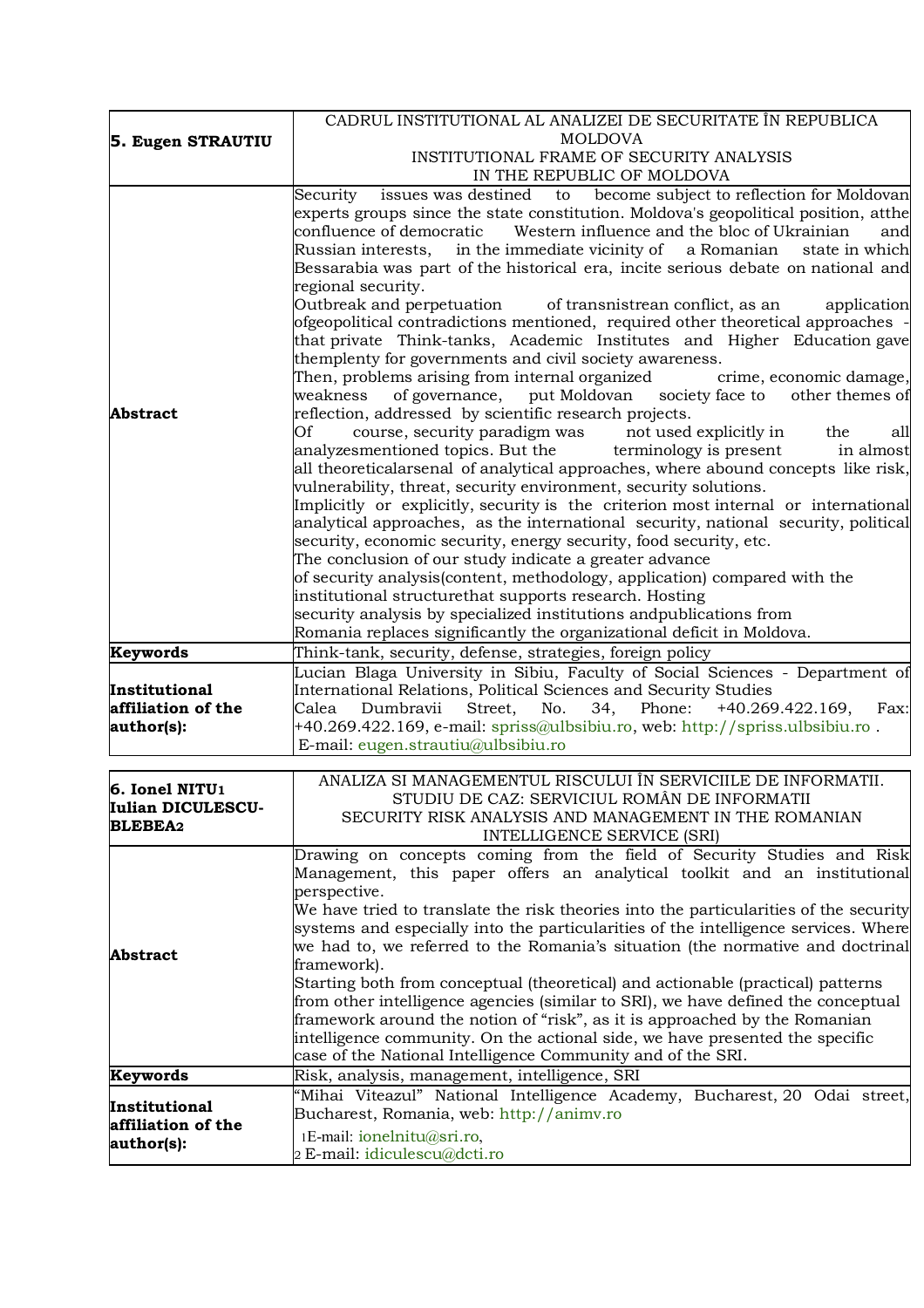| 7. François-Robert   | NEO-LIBERALISME ET DEMOCRATIE DANS L'EUROPE EN CRISE                                                                                                                                                                                                                                                                                                                                                                                                                                                                                                                                                                                                                                                                                                                                                                                                                                                                                                                                                                                                                                                                                                                                                                                                                            |
|----------------------|---------------------------------------------------------------------------------------------------------------------------------------------------------------------------------------------------------------------------------------------------------------------------------------------------------------------------------------------------------------------------------------------------------------------------------------------------------------------------------------------------------------------------------------------------------------------------------------------------------------------------------------------------------------------------------------------------------------------------------------------------------------------------------------------------------------------------------------------------------------------------------------------------------------------------------------------------------------------------------------------------------------------------------------------------------------------------------------------------------------------------------------------------------------------------------------------------------------------------------------------------------------------------------|
| <b>GIROLAMI</b>      | THE NEW LIBERALISM AND DEMOCRACY IN A EUROPE IN CRISIS                                                                                                                                                                                                                                                                                                                                                                                                                                                                                                                                                                                                                                                                                                                                                                                                                                                                                                                                                                                                                                                                                                                                                                                                                          |
| <b>Abstract</b>      | La construction de l'Europe a permis de garantir la paix entre les anciens<br>ennemis. Dans le contexte de la crise et devant les risques à venir, elle doit<br>garantir la sécurité, la liberté et la prospérité à ses citoyens. Mais actuellement,<br>seule la zone Euro est décisionnaire. Le sauvetage de la monnaie peut anéantir<br>la démocratie si l'Europe devient une grosse machine dominée par les plus<br>puissants dont l'Allemagne. Il serait utile de limiter les profits financiers et<br>d'instaurer un système de crédit socialisé. Cela, seuls des décideurs<br>n'appartenant pas au système bancaire peuvent en débattre.<br>L'essence du fonctionnement démocratique est "l'exercice de la raison publique":<br>discussion, échanges, maîtrise de l'emprise des médias. Les colloques<br>universitaires sont particulièrement importants pour l'avancée de cette raison<br>publique. Ils récoltent les informations, présentent des analyses argumentées,<br>confrontent les opinions, sont le reflet d'une vie sociale fédératrice. En cela, ces<br>rencontres restaurent Athènes du VIème siècle avant Jésus-Christ.<br>Cette forme de démocratie participative n'est pas incompatible avec la<br>démocratie représentative: elle en est le complément. |
| Keywords             | Liberalism, New Liberalism, democracy, economic crisis.                                                                                                                                                                                                                                                                                                                                                                                                                                                                                                                                                                                                                                                                                                                                                                                                                                                                                                                                                                                                                                                                                                                                                                                                                         |
| <b>Institutional</b> | Université de Provence, Aix-en-Provence, 29 Avenue Robert Schuman, 13621 Aix                                                                                                                                                                                                                                                                                                                                                                                                                                                                                                                                                                                                                                                                                                                                                                                                                                                                                                                                                                                                                                                                                                                                                                                                    |
| affiliation of the   | en Provence Cedex, web: http://gsite.univ-provence.fr/                                                                                                                                                                                                                                                                                                                                                                                                                                                                                                                                                                                                                                                                                                                                                                                                                                                                                                                                                                                                                                                                                                                                                                                                                          |
| author(s):           | E-mail: fgirolami@club.fr                                                                                                                                                                                                                                                                                                                                                                                                                                                                                                                                                                                                                                                                                                                                                                                                                                                                                                                                                                                                                                                                                                                                                                                                                                                       |

| <b>SECURITATE INTERNATIONALA</b>                  |                                                                                                                                                                                                                                                                                                                                                                                                                                                                                                                                                                                                                                                                                                                                                                                                                                                                  |
|---------------------------------------------------|------------------------------------------------------------------------------------------------------------------------------------------------------------------------------------------------------------------------------------------------------------------------------------------------------------------------------------------------------------------------------------------------------------------------------------------------------------------------------------------------------------------------------------------------------------------------------------------------------------------------------------------------------------------------------------------------------------------------------------------------------------------------------------------------------------------------------------------------------------------|
| 8. Paul DUTA                                      | THE EU STRATEGY FOR DANUBE MACRO-REGION<br>THE EU STRATEGY FOR DANUBE MACRO-REGION                                                                                                                                                                                                                                                                                                                                                                                                                                                                                                                                                                                                                                                                                                                                                                               |
| <b>Abstract</b>                                   | On the 8 <sup>th</sup> of December 2010, The European Commission has approved and<br>published the EU Strategy for the Danube region, a draft document of regional<br>cooperation of the Danube riverain states.<br>The riverain states - Austria, Bulgaria, Croatia, Germany, Serbia, Slovakia,<br>Slovenia, Bosnia and Herzegovina, Moldavia, Montenegro, Hungary, Romania -<br>propose four priority axes.<br>The appearance of this project imposes a reevaluation of the communitarian<br>funds' accessing procedures, but also the preparation by the Danube riverain<br>states block, of the negotiations for the future financial perspective of the<br>European Union (2014-2020), especially that on the regional plateau, the two<br>strategies of integrated development – the Baltic area and the Danube region,<br>have an indubitable importance. |
| Keywords                                          | UE strategies, European Neighbouring Policy, Danube region                                                                                                                                                                                                                                                                                                                                                                                                                                                                                                                                                                                                                                                                                                                                                                                                       |
| Institutional<br>affiliation of the<br>author(s): | Lucian Blaga University in Sibiu, Faculty of Social Sciences - Department of<br>International Relations, Political Sciences and Security Studies<br>Dumbravii Street, No. 34, Phone:<br>+40.269.422.169,<br>Calea<br>Fax:<br>+40.269.422.169, e-mail: spriss@ulbsibiu.ro, web: http://spriss.ulbsibiu.ro.<br>E-mail: ppduta@yahoo.com                                                                                                                                                                                                                                                                                                                                                                                                                                                                                                                            |
| 9. Cristian BARNA                                 | UN AN FARA OSAMA BIN LADEN: O ABORDARE CULTURALISTA A "CIOCNIRII<br>CIVILIZATIILOR" OCCIDENTALA SI ISLAMICA<br>ONE YEAR WITHOUT OSAMA BIN LADEN: A CULTURALIST APPROACH ON<br>THE "CLASH OF CIVILIZATIONS" BETWEEN WEST AND ISLAM                                                                                                                                                                                                                                                                                                                                                                                                                                                                                                                                                                                                                                |
| <b>Abstract</b>                                   | A large part of the aggressive and militant attitude of the Arab world against the<br>current world order can in fact be explained by the old fear of being absorbed by<br>the West.<br>This is the political, social and cultural framework, used by sympathizers of<br>Islamic fundamentalism to promote the idea that many of the social realities<br>exported by the Western civilization through globalization cannot be accepted in<br>the Arab world, being just a provocation leading to its degradation, and in the                                                                                                                                                                                                                                                                                                                                     |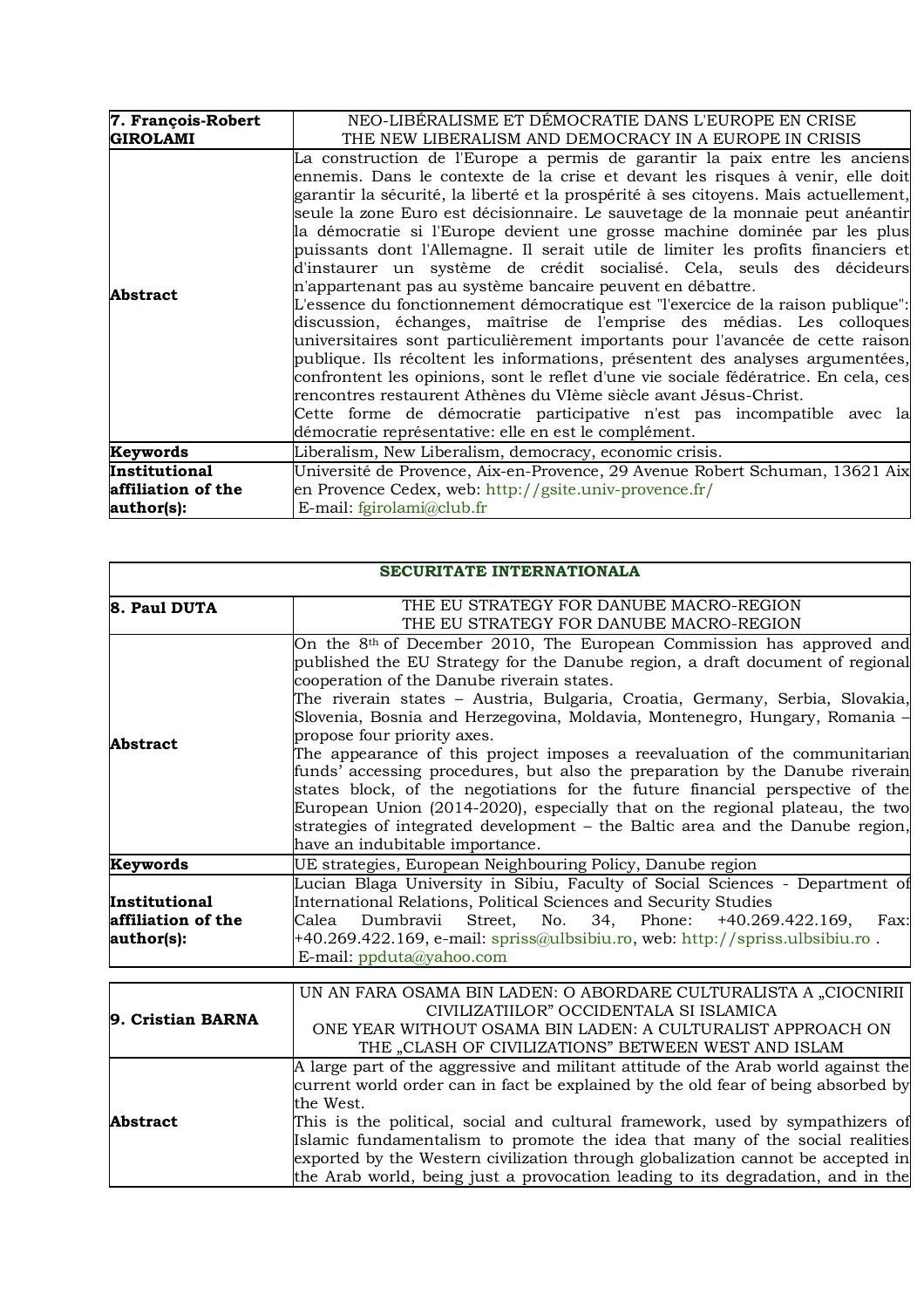|                      | end insuring the hegemony of the West.                                            |
|----------------------|-----------------------------------------------------------------------------------|
|                      | Fortunately, it has by now become clear that a great majority of Muslims haven't  |
|                      | the slightest desire to join the Jihadist movement. It appears that the Muslim    |
|                      | world is experiencing a trend, if not a unanimous consent regarding the fact that |
|                      | Muslims should renounce violence, as this only leads to hatred against Muslims    |
|                      | everywhere.                                                                       |
| Keywords             | "Clash of civilizations", Islamic fundamentalism, West, culture                   |
| Institutional        | "Mihai Viteazul" National Intelligence Academy, Bucharest, 20 Odai street,        |
| affiliation of the   | Bucharest, Romania, web: http://animv.ro                                          |
| author(s):           | E-mail: cristibarna@yahoo.com                                                     |
|                      |                                                                                   |
| 10. Iulian LAZARESCU | ASIGURAREA SECURITATII ENERGETICE ÎN REGIUNEA MARII NEGRE                         |
|                      | INSURING ENERGY SECURITY IN THE BLACK SEA REGION                                  |
|                      | The fact that Romania and Bulgaria are NATO outposts on the Black Sea today       |
|                      | makes it clear that the game of chess for mastering Rimland is ongoing, and       |
|                      | Romania is an important part of it.                                               |
|                      | The problem of energy resources and will turn into a major Romanian national      |
|                      | security issue. Its solution for long-term should be less political conditioned   |
|                      | subject and economic projects should be supported and managed by reciprocity      |
| Abstract             | with prospective partners. EU offers a jointly approach by all participants,      |
|                      | options, but energy resources sector is not itself a very comfortable one, its    |
|                      | members being among the great dependents on imported oil. Therefore, solving      |
|                      | the problem of this resource is sooner left to the initiative of each member. We  |
|                      | are not passing the oil geopolitics and the Romanian state should engage in       |
|                      | pragmatic projects generating long-term beneffic effects and sustained by         |
|                      | geopolitics.                                                                      |
| Keywords             | Black Sea Region, NATO, Romania, energy security, EU                              |
| Institutional        | "Mihai Viteazul" National Intelligence Academy, Bucharest, 20 Odai street,        |
| affiliation of the   | Bucharest, Romania, web: http://animv.ro                                          |
| author(s):           | E-mail: iulian.lazarescu@yahoo.com                                                |

| 11. Eugenia<br>Laura<br><b>POPA</b>               | ISLAMIC REVIVAL - FROM IDEOLOGY TO UTOPIA                                                                                                                                                                                                                                                                                                                                                                                                                                                                                                                                                                                                                                                                                              |
|---------------------------------------------------|----------------------------------------------------------------------------------------------------------------------------------------------------------------------------------------------------------------------------------------------------------------------------------------------------------------------------------------------------------------------------------------------------------------------------------------------------------------------------------------------------------------------------------------------------------------------------------------------------------------------------------------------------------------------------------------------------------------------------------------|
| Abstract                                          | The rise of Islam on the international stage is one of the major characteristics of<br>the contemporary history. Object of continual debates, most of them in the two<br>past decades, Islam is now part of daily reality. Muslim societies all over the<br>world are seen going back to what we think are the origins. At the same time,<br>the clergy has become very vocal and very angry. They want to go back to the<br>"The Golden Age of Islam", the period of "pure Islam", the time when the Prophet<br>lived and ruled. There is also a resistance to separate religion and the state.<br>Therefore, there is an Islamic utopia that the Muslims wish to achieve, and is<br>quite normal that such utopia is not achievable. |
| Keywords                                          | Islamic revival, ideology, utopia, Islamism, modernization, colonialism                                                                                                                                                                                                                                                                                                                                                                                                                                                                                                                                                                                                                                                                |
| Institutional<br>affiliation of the<br>author(s): | Alexandru Ioan Cuza University of Iasi, Faculty of Philosophy, Social and<br>Political Sciences 11 Carol I Boulevard 700506-Iasi Romania<br>E-mail: laurapopa12@yahoo.com                                                                                                                                                                                                                                                                                                                                                                                                                                                                                                                                                              |
| 12. Viorica TÎCU                                  | RECONFIGURAREA GEOPOLITICA A SPATIULUI EURASIATIC ÎN URMA<br>DEZINTEGRARII UNIUNII SOVIETICE<br>GEOPOLITICAL RECONFIGURATION OF THE EURASIAN SPACE AFTER THE<br>USSR DISSOLUTION                                                                                                                                                                                                                                                                                                                                                                                                                                                                                                                                                       |
| Abstract                                          | The collapse of the Soviet Union in 1991 caused to Russia serious economic<br>disadvantages, territorial and political, although it was considered the natural<br>heir to the former Soviet construction. After 1990, however, was becoming more<br>difficult for Russia to maintain its superpower status, the geopolitical leading<br>global and regional. Aware of new realities, Moscow authorities have focused<br>their efforts on Eurasia. In this context, the Russian Federation as the successor<br>USSR, not hidden never claim to promote - by means of<br>of the<br>economic.                                                                                                                                             |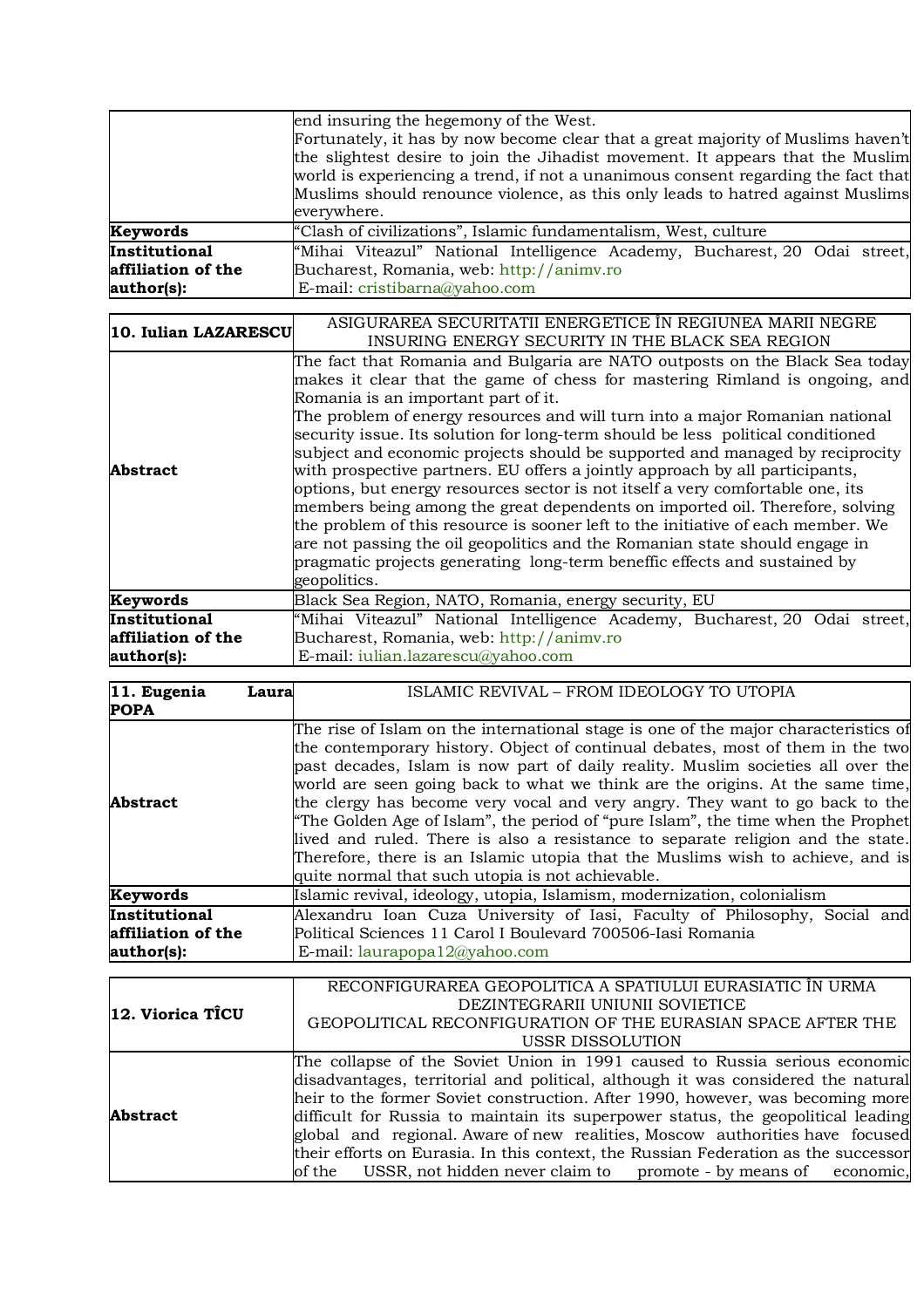|                                                   | andexpand<br>political and military - interests in this area and to maintain                                                                                                                                                                         |
|---------------------------------------------------|------------------------------------------------------------------------------------------------------------------------------------------------------------------------------------------------------------------------------------------------------|
|                                                   | the dominant influence.                                                                                                                                                                                                                              |
| Keywords                                          | Soviet Union Russia, Eurasia, Geopolitics, Heartland, Near Abroad, borders,                                                                                                                                                                          |
|                                                   | interests.                                                                                                                                                                                                                                           |
| Institutional<br>affiliation of the<br>author(s): | Free International University of Moldova, Faculty of History and International<br>Relations, 52 Vlaicu Parcalab street, Chisinau, MD-2012 Republic of Moldova<br>Tel.: (+373 22) 220029; Tel/Fax.: (+373 22) 220028<br>E-mail: ticuviorica@yahoo.com |

| POLITICA EXTERNA SI RELATII INTERNATIONALE                   |                                                                                                                                                                                                                                                                                                                                                                                                                                                                                                                                                                                                                                                                                                                                                                                                                                                                                                                                                                                                                                                                                                                                                                                                                                                                                             |
|--------------------------------------------------------------|---------------------------------------------------------------------------------------------------------------------------------------------------------------------------------------------------------------------------------------------------------------------------------------------------------------------------------------------------------------------------------------------------------------------------------------------------------------------------------------------------------------------------------------------------------------------------------------------------------------------------------------------------------------------------------------------------------------------------------------------------------------------------------------------------------------------------------------------------------------------------------------------------------------------------------------------------------------------------------------------------------------------------------------------------------------------------------------------------------------------------------------------------------------------------------------------------------------------------------------------------------------------------------------------|
| 13. Ovidiu OLTEAN                                            | WHAT LIES AHEAD THE CURRENCY WAR BETWEEN US AND CHINA                                                                                                                                                                                                                                                                                                                                                                                                                                                                                                                                                                                                                                                                                                                                                                                                                                                                                                                                                                                                                                                                                                                                                                                                                                       |
| <b>Abstract</b>                                              | The present paper aims to apply to a current international politics situation an<br>application from the Game Theory in order to explain the situation and find a<br>possible resolution to the political and economic deadlock that will be able to<br>bring more stability in the international system and security on financial<br>markets. The paper also searches for an optimal solution that will bring benefits<br>for both actors, China and the US, in their financial policies.                                                                                                                                                                                                                                                                                                                                                                                                                                                                                                                                                                                                                                                                                                                                                                                                  |
| Keywords                                                     | Economic growth, globalization, currency war, game theory, international<br>system, Nash equilibrium                                                                                                                                                                                                                                                                                                                                                                                                                                                                                                                                                                                                                                                                                                                                                                                                                                                                                                                                                                                                                                                                                                                                                                                        |
| Institutional<br>affiliation of the<br>author(s):            | "Babes-Bolyai" University, Cluj- Napoca, Faculty of Political Science, Public<br>Administration and Communication, General Traian Mosoiu Street, No. 71, Cluj-<br>Napoca, code 400132, Cluj county, Romania, tel. +40264-431505, e-mail<br>polito@polito.ubbcluj.ro<br>E-mail: ovidiuoltean2006@yahoo.com                                                                                                                                                                                                                                                                                                                                                                                                                                                                                                                                                                                                                                                                                                                                                                                                                                                                                                                                                                                   |
| 14. Dorin Demostene<br>IANCU <sub>1</sub> , Gratian<br>LUPU2 | ASPECTE DIN VIATA SI ACTIVITATEA LUI GHEORGHE BRATIANU.<br>SCRISOAREA SA CATRE ADOLF HITLER DIN 10 IULIE 1940<br>ASPECTS OF GHEORGHE BRATIANU'S LIFE AND ACTIVITY. HIS LETTER TO<br>ADOLF HITLER FROM THE 10TH OF JULY 1940                                                                                                                                                                                                                                                                                                                                                                                                                                                                                                                                                                                                                                                                                                                                                                                                                                                                                                                                                                                                                                                                 |
| <b>Abstract</b>                                              | George Bratianu is one of the most important Romanian historians. He lived and<br>worked during the interwar period and during the Second World War. He was<br>involved in proving the Romanian right over the territory of Greater Romania. In<br>1940, when the borders of Romania were jeopardized, he wrote a memoire,<br>proving the legitimacy of the Romanian borders and struggle. He sent this<br>statement to different personalities of the time. Together with a letter, he also<br>sent it to Adolf Hitler. This article publishes the letter. In this, Bratianu showed<br>that he did not belong to the ones who addressed to the German authorities only<br>after the German victories, but from the beginning. He made lobby in Romania<br>for the improvement of the Romanian – German relations. Then he showed that<br>the disposal of Bessarabia in favor of the Soviet Union was a great sacrifice, of<br>which Germany took profit too. That is why he asked the Führer to read the<br>memoire and realize that the Reich needs a powerful Romania on the lower<br>Danube. After the Soviet occupation of Romania, George Bratianu, together with<br>many other Romanian intellectuals, politicians and patriots died in the prison<br>from Sighet, in the year 1953. |
| Keywords                                                     | George Bratianu, Romanian-German Relations, correspondence for Adolf Hitler,<br>interwar period, causes of the Second World War                                                                                                                                                                                                                                                                                                                                                                                                                                                                                                                                                                                                                                                                                                                                                                                                                                                                                                                                                                                                                                                                                                                                                             |
| Institutional<br>affiliation of the<br>author(s):            | 1 "Nicolae Iorga" Institute of History, Bucharest, Aviatorilor Bvd., 1, Bucharest,<br>Romania, http://www.iini.ro/, institutul.iorga@gmail.com<br>2 Lucian Blaga University in Sibiu, Faculty of Social Sciences - Department of<br>International Relations, Political Sciences and Security Studies<br>Calea<br>Dumbravii<br>No.<br>Street,<br>34,<br>Phone:<br>$+40.269.422.169,$<br>Fax:<br>+40.269.422.169, e-mail: spriss@ulbsibiu.ro, web: http://spriss.ulbsibiu.ro.<br>1E-mail: doriniancu84@gmail.com<br>2 E-mail: gratiansb@yahoo.com                                                                                                                                                                                                                                                                                                                                                                                                                                                                                                                                                                                                                                                                                                                                             |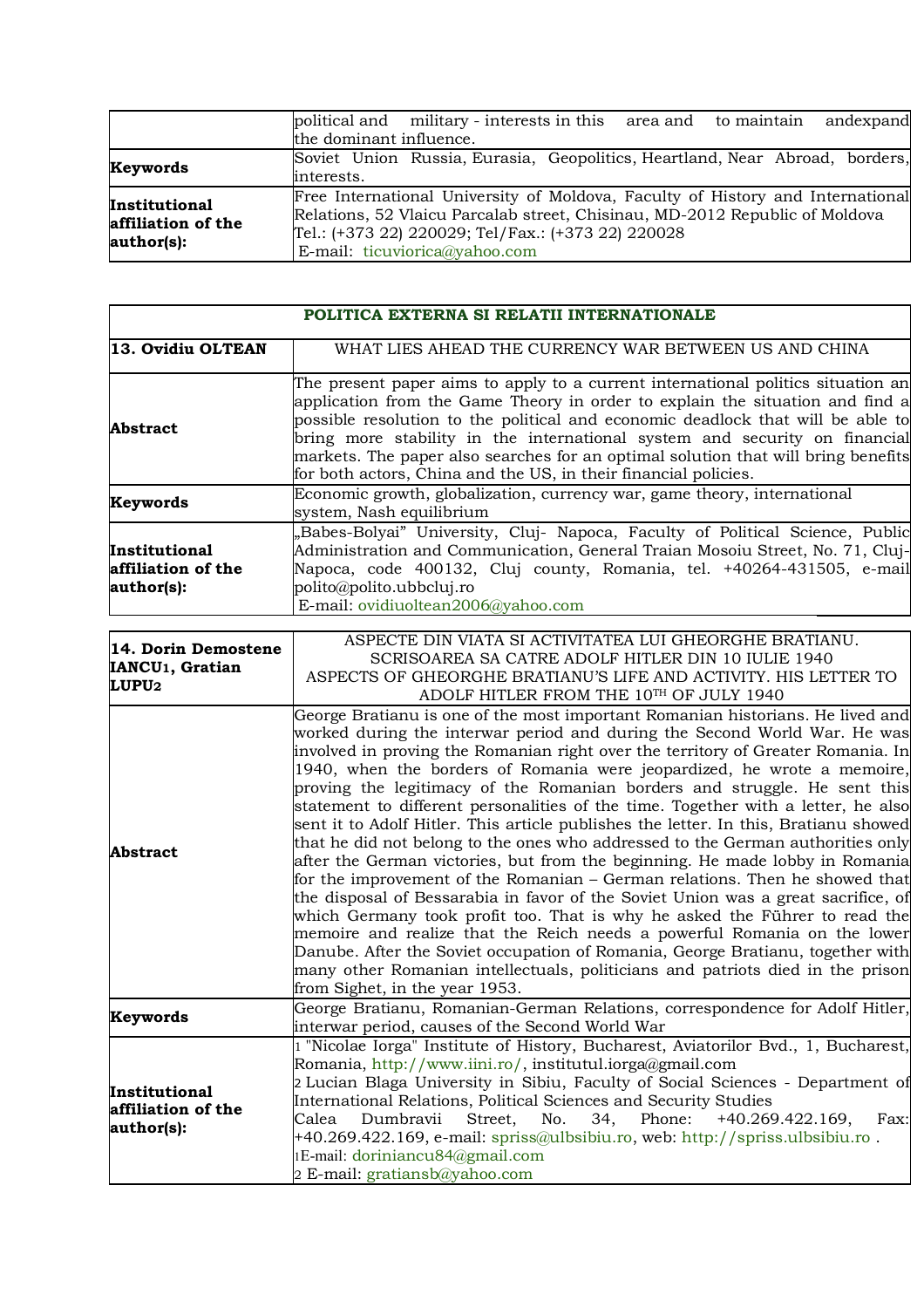| 15. Alina VELTAN1,<br>Cecilia-Elena RADA2,<br>Cristina-Elena<br>NEDELCU <sub>3</sub> , Patricia-<br>Eugenia RUSU4 | PROCESUL DECIZIONAL ÎN UNIUNEA EUROPEANA, CONFORM TRATATULUI<br>DE LA LISABONA<br>THE DECISION MAKING PROCESS IN THE EUROPEAN UNION, ACCORDING<br>TO THE LISBON TREATY<br>Lisbon Treaty is the last treaty that, in the past, have changed the treatiesunder                                                                                                                                                                                                                                                                                                                                                                                                                                                                                                                                                                                                                                                                                                                             |
|-------------------------------------------------------------------------------------------------------------------|------------------------------------------------------------------------------------------------------------------------------------------------------------------------------------------------------------------------------------------------------------------------------------------------------------------------------------------------------------------------------------------------------------------------------------------------------------------------------------------------------------------------------------------------------------------------------------------------------------------------------------------------------------------------------------------------------------------------------------------------------------------------------------------------------------------------------------------------------------------------------------------------------------------------------------------------------------------------------------------|
| <b>Abstract</b>                                                                                                   | which the Communities and the European Union have been establishedalong<br>Single European Act (1986), Treaty on<br>with the<br>European<br>Union(Maastricht) (1992), the Amsterdam Treaty (1997) and the Treaty of<br>Nice (2001).<br>Signed in Lisbon on December 13, 2007 by the 27 European Union member<br>states, the Lisbon Treaty came into force on December 1, 2009. Its official<br>nameis the Treaty of Lisbon amending the Treaty on European Union and the<br>Treatyestablishing<br>the European<br>Community.<br>Lisbon Treaty is essential to ensure effective functioning of the EuropeanUnion.<br>Nowadays, the Union represents 27 member<br>states and almost 500<br>million citizens. The state of reforms proposed<br>by this Treaty,<br>1n<br>particular the newinstitutional arrangements and work<br>mechanisms, are necessary to ensure an EU able to face global<br>challenges and to respond the citizens' expectations, including the Romanian<br>citizens. |
| Keywords                                                                                                          | Lisbon Treaty, European Union, Decision Making Process, European Institutions                                                                                                                                                                                                                                                                                                                                                                                                                                                                                                                                                                                                                                                                                                                                                                                                                                                                                                            |
| Institutional<br>affiliation of the<br>author(s):                                                                 | Lucian Blaga University in Sibiu, Faculty of Social Sciences - Department of<br>International Relations, Political Sciences and Security Studies<br>Calea Dumbravii Street, No. 34, Phone: +40.269.422.169, Fax:<br>+40.269.422.169, e-mail: spriss@ulbsibiu.ro, web: http://spriss.ulbsibiu.ro.<br>E-mail:1) vs_alina@ymail.com, 2) cecilik.rada@yahoo.com,<br>3) nedelcu_cristina_elena@yahoo.com, 4) patricia.rusu@yahoo.com                                                                                                                                                                                                                                                                                                                                                                                                                                                                                                                                                          |

| 16. Ruslana GROSU | REPUBLICA MOLDOVA - REPUBLICA ISLAMICA IRAN: EFICIENTIZAREA                                                                                               |
|-------------------|-----------------------------------------------------------------------------------------------------------------------------------------------------------|
|                   | RELATIILOR BILATERALE PRIN REDIMENSIONARE                                                                                                                 |
|                   | REPUBLIC OF MOLDOVA AND ISLAMIC REPUBLIC OF IRAN: IMPROVEMENT                                                                                             |
|                   | OF BILATERAL RELATIONS THROUGH THE RECONSIDERATION                                                                                                        |
|                   | During centuries the map of the Middle East raises many questions, whose                                                                                  |
|                   | answers could not be formulated in a simplistic manner, because the simplicity                                                                            |
|                   | of this space being rejected by the geopolitical history of the region - one full of                                                                      |
|                   | grandeur and, at the same time, dramatic events.                                                                                                          |
|                   | According to the researches on the way of the Islamic Republic of Iran to                                                                                 |
|                   | promote foreign policy and geopolitical strategy, it is based on a double joint of                                                                        |
|                   | the pragmatic and ideological elements. This dimension reflects a balance                                                                                 |
|                   | between ideology and pragmatism in Iranian foreign policy's practical decisions,                                                                          |
|                   | which has been the most persistent and difficult characteristics throughout                                                                               |
|                   | Iranian history.                                                                                                                                          |
|                   | Iran has been and remains the pivotal state, an area with a social, religious and                                                                         |
| <b>Abstract</b>   | civilization dynamics, but with some controversies, too. Iran's active position                                                                           |
|                   | plays a special role and it opens a very strong geopolitical horizon of the Middle                                                                        |
|                   | East. These favourable circumstances led the Republic of Moldova to guide one                                                                             |
|                   | of its foreign policy directions to this space, where Iran is a locomotive of some                                                                        |
|                   | economic and development projects. The policy of neighbourhood relations<br>demonstrates the rejection of ideologization of foreign policy and it shows a |
|                   | pragmatic "rhetoric".                                                                                                                                     |
|                   | Beyond the "vehement speech" of Tehran's regime, many visions on Iranian                                                                                  |
|                   | diplomacy have determined the Moldovan political elite to reorient the foreign                                                                            |
|                   | policy vectors towards the Middle East and have definitively convinced the                                                                                |
|                   | diplomats from Chisinau that the Islamic Republic of Iran falls into the category                                                                         |
|                   | of potential partners.                                                                                                                                    |
| Keywords          | Diplomatic agreements, legal frame, bilateral relations, economic dimension,                                                                              |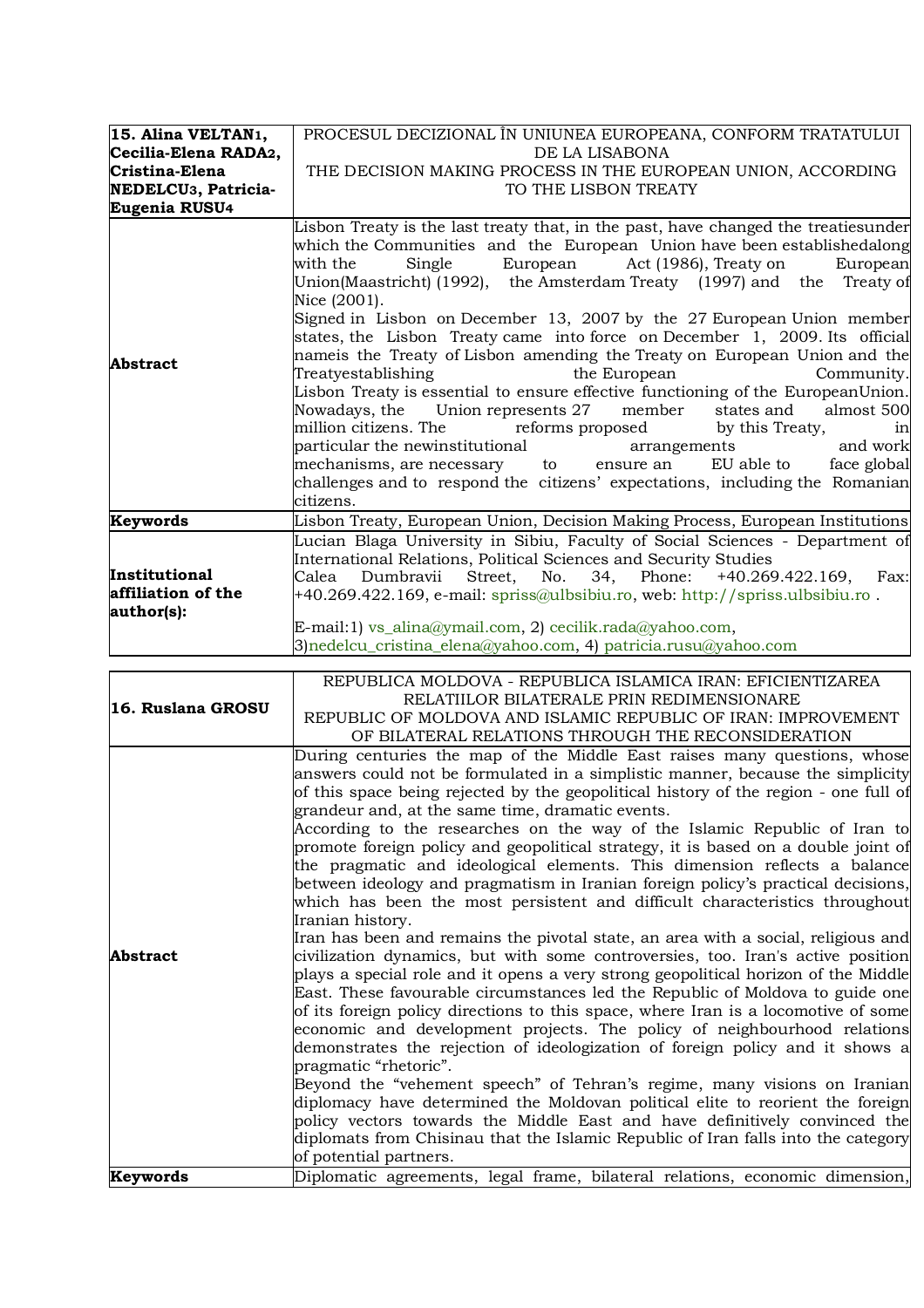|                                     | cooperation, common interests                                                                                                                                                                      |
|-------------------------------------|----------------------------------------------------------------------------------------------------------------------------------------------------------------------------------------------------|
| Institutional<br>affiliation of the | Institute of History, State and Law of Academy of Sciences of Moldova, Chisinau,<br>Republic of Moldova, Chisinau, 31 August 1989 Street, no. 82                                                   |
|                                     | E-mail: ruslanagrosu2001@yahoo.fr                                                                                                                                                                  |
| author(s):                          |                                                                                                                                                                                                    |
|                                     | NOUA DIPLOMATIE PUBLICA: ABORDARI TEORETICO-METODOLOGICE                                                                                                                                           |
| 17. Rodica PANTA                    | NEW PUBLIC DIPLOMACY: THEORETICAL AND METHODOLOGICAL                                                                                                                                               |
|                                     | <b>APPROACH'S</b>                                                                                                                                                                                  |
|                                     | Public diplomacy was one of the key Cold War weapons but, with the end of the                                                                                                                      |
|                                     | bipolar world, it became less popular.                                                                                                                                                             |
|                                     | After September 2001, which triggered a global debate on public diplomacy, and                                                                                                                     |
|                                     | public diplomacy has become an issue in most countries. Many ministries of                                                                                                                         |
|                                     | foreign affairs now develop a public diplomacy policy of their own. Their                                                                                                                          |
|                                     | association with public diplomacy can be seen as a symptom of the rise of soft                                                                                                                     |
| Abstract                            | power or, at another level, as the effect of broader processes of change in                                                                                                                        |
|                                     | diplomatic practice. The new public diplomacy has in fact become part of the                                                                                                                       |
|                                     | changing fabric of international relations. Foreign publics now matter to                                                                                                                          |
|                                     | practitioners of diplomacy that was unthinkable as little as twenty-five years                                                                                                                     |
|                                     | ago.                                                                                                                                                                                               |
|                                     | This article joins the debate on new public diplomacy in theoretical                                                                                                                               |
|                                     | andmethodological terms.                                                                                                                                                                           |
| Keywords                            | Public diplomacy, new public diplomacy; communication; cooperation                                                                                                                                 |
| Institutional                       | Free International University of Moldova, Faculty of History and International                                                                                                                     |
| affiliation of the                  | Relations, 52 Vlaicu Parcalab street, Chisinau, MD-2012 Republic of Moldova,                                                                                                                       |
| author(s):                          | Tel.: (+373 22) 220029; Tel/Fax.: (+373 22) 220028                                                                                                                                                 |
|                                     | E-mail: pisarencu@yahoo.com ,blog: rpanta.ulim.md                                                                                                                                                  |
|                                     | RICHARD NIXON SI DEBUTUL UNEI COLABORARI DIPLOMATICE ROMÂNO-                                                                                                                                       |
|                                     | AMERICANE (1967-1970)1                                                                                                                                                                             |
|                                     | RICHARD NIXON AND THE BEGINNING OF A ROMANIAN-                                                                                                                                                     |
|                                     | AMERICANDIPLOMATIC COOPERATION (1967-1970)                                                                                                                                                         |
| 18. Mihai CROITOR                   |                                                                                                                                                                                                    |
|                                     | Acest articol este rezultatul cercetarii finantate de catre Programul Operational Sectorial Dezvoltarea                                                                                            |
|                                     | Resurselor Umane prin proiectul "Retea transnationala de management integrat al cercetarii<br>postdoctorale în domeniul Comunicarea stiintei. Constructie institutionala (scoala postdoctorala) si |
|                                     | program de burse (CommScie)", POSDRU/89/1.5/S/63663.                                                                                                                                               |
|                                     | documents from Romanian<br>Based<br>on unpublished                                                                                                                                                 |
|                                     | archives and on an extensive bibliography, this article addresses the Romanian-                                                                                                                    |
|                                     | American diplomatic relations between 1967-1970. In parallel, the article                                                                                                                          |
|                                     | analyzes the political career of Richard Nixon, after losing the presidential                                                                                                                      |
|                                     | of November<br>1960.<br>Therefore, the<br>visit of<br>the former<br>elections<br>U.S.                                                                                                              |
|                                     | president in Romania, in March 22, 1967 is analyzed, and also the talks with                                                                                                                       |
| <b>Abstract</b>                     | Nicolae Ceusescu regarding the developments which have occurred in the                                                                                                                             |
|                                     | international<br>system. Given<br>thecordial discussions<br>in March                                                                                                                               |
|                                     | 1967, Richard Nixon, now in<br>position of U.S.<br>the                                                                                                                                             |
|                                     | President, will visit again Romania, in August 2-3, 1969, asking Nicolae<br>Ceausescu to create a communication channel between Washington and Beijing.                                            |
|                                     | Even if in the end the American decision makers will opt for the "Pakistani                                                                                                                        |
|                                     | channel", "Romanian channel" has proven useful, by passing all messages sent                                                                                                                       |
|                                     | by Washington to the Chinese Communist leaders.                                                                                                                                                    |
|                                     | Diplomatic cooperation, Nicolae Ceausescu, Richard Nixon, People's Republic of                                                                                                                     |
| Keywords                            | China, détente                                                                                                                                                                                     |
| Institutional                       | Babes-Bolyai<br>University<br>of<br>Cluj-Napoca, Faculty<br>of<br>History<br>and                                                                                                                   |

| 19. Cristina Iuliana      | TRATATUL PENTRU STABILITATEA, COORDONAREA SI GUVERNANTA ÎN                                              |
|---------------------------|---------------------------------------------------------------------------------------------------------|
|                           | <b>ANGELESCU<sub>1</sub>, Codrut</b>   CADRUL UNIUNII ECONOMICE SI MONETARE (TRATATUL FISCAL AL UNIUNII |
| <b>Florian MATEI2,</b>    | EUROPENE) CA SOLUTIE LA CRIZA ECONOMICO-FINANCIARA                                                      |
| Mariana RADU <sub>3</sub> | THE TREATY ON STABILITY, COORDINATION AND GOVERNANCE IN THE                                             |

Philosophy,Mihail Kogalniceanu Street, No.1, Cluj-Napoca

E-mail: mihai\_croitor@yahoo.com

**affiliation of the** 

**author(s):**